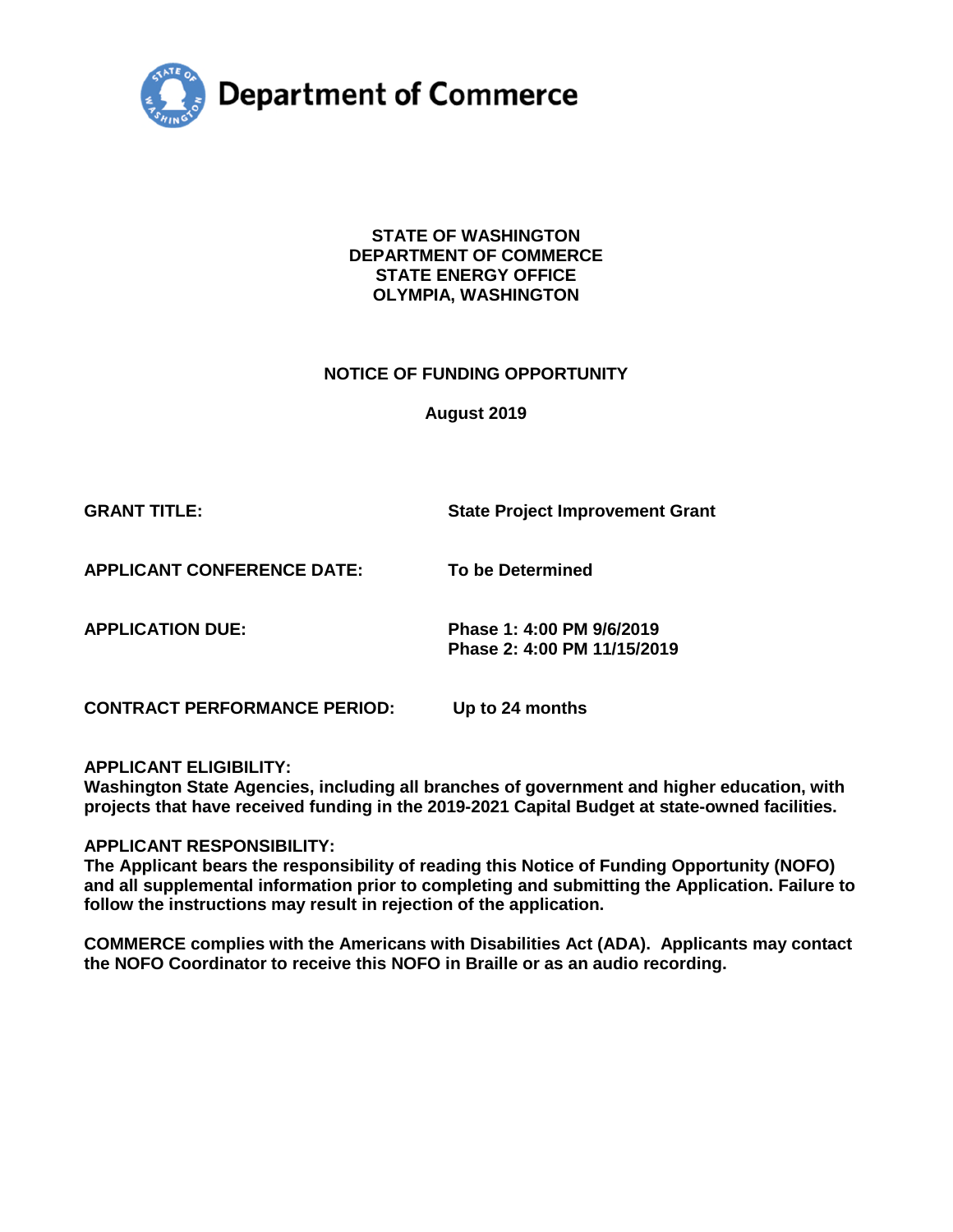## **Table of Contents**

| 1.1  |  |
|------|--|
| 1.2  |  |
| 1.3  |  |
|      |  |
| 2.1  |  |
| 2.2  |  |
| 2.3  |  |
| 2.4  |  |
| 2.5  |  |
| 2.6  |  |
| 2.7  |  |
| 2.8  |  |
| 2.9  |  |
| 2.10 |  |
| 2.11 |  |
| 2.12 |  |
|      |  |
| 3.1  |  |
| 3.2  |  |
| 3.3  |  |
| 3.4  |  |
| 3.5  |  |
|      |  |
| 4.1  |  |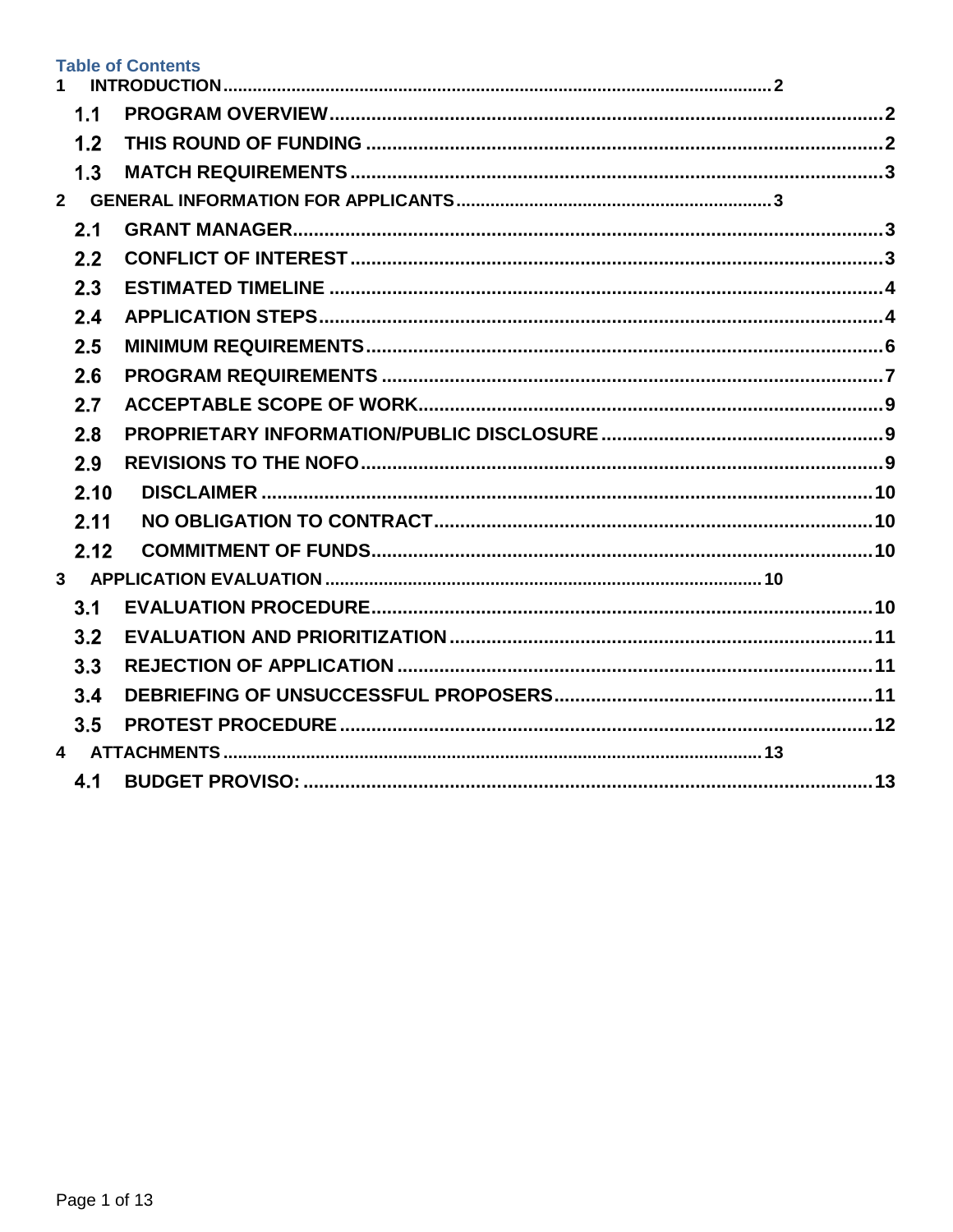# <span id="page-2-0"></span>**1 INTRODUCTION**

The State Project Improvement Grant (Grant) is part of the Energy Efficiency and Solar Grants Program for public facilities in Washington State. This grant was previously referred to as the Energy Enhancement or Minor Works grant. This grant is open to stand-alone and minor works projects at Washington state owned facilities that have received funding in the 2019-21 enacted Capital Budget. This grant has been developed in partnership with the State Efficiency and Environmental Performance Office (SEEP).

Please read this opportunity carefully. Questions must be submitted to [Energy\\_Policy@commerce.wa.gov.](mailto:Energy_Policy@commerce.wa.gov)

# <span id="page-2-1"></span>*PROGRAM OVERVIEW*

The Washington State Legislature created the Energy Efficiency and Solar Grants Program (Program) to support energy savings at public buildings. The program includes 3 primary grant funds: Energy Efficiency, Solar, and State Project Improvements.

State Project Improvements funding is available to cover the incremental costs associated with improving the energy efficiency or environmental performance of capital projects at state owned facilities.

Section 1039 (3) and Section 6007 (3) of Chapter 413, Laws of 2019 (Substitute House Bill 1102, 2019-21 Enacted Capital Budget) appropriates a total of \$6,737,000 for the State Project Improvements program, \$5,357,000 as new investments, and \$1,400,000 as re-appropriations from the 2017-19 biennium. The full legislation is available here: <http://lawfilesext.leg.wa.gov/biennium/2019-20/Pdf/Bills/Session%20Laws/House/1102-S.SL.pdf> Commerce is making the awardable portions of these funds available through this Notice of Funding Opportunity (NOFO).

# <span id="page-2-2"></span>*THIS ROUND OF FUNDING*

In this round, up to \$6,554,290 will be awarded to projects that meet the requirements of the grant. If insufficient funding is available to fund all requests, projects with greater impacts will be prioritized. Any funding remaining after the initial application round will be awarded on a first come, first served basis.

Successful applications must meet all requirements and may be prioritized based on the criteria outlined below. Commerce reserves the right to extend the application period or amend this notice as necessary.

Awardees will be subject to the funding source requirements as applicable. See section 2.7 Program Requirements for the funding specific requirements.

Grants will be no more than 100% of the baseline project cost.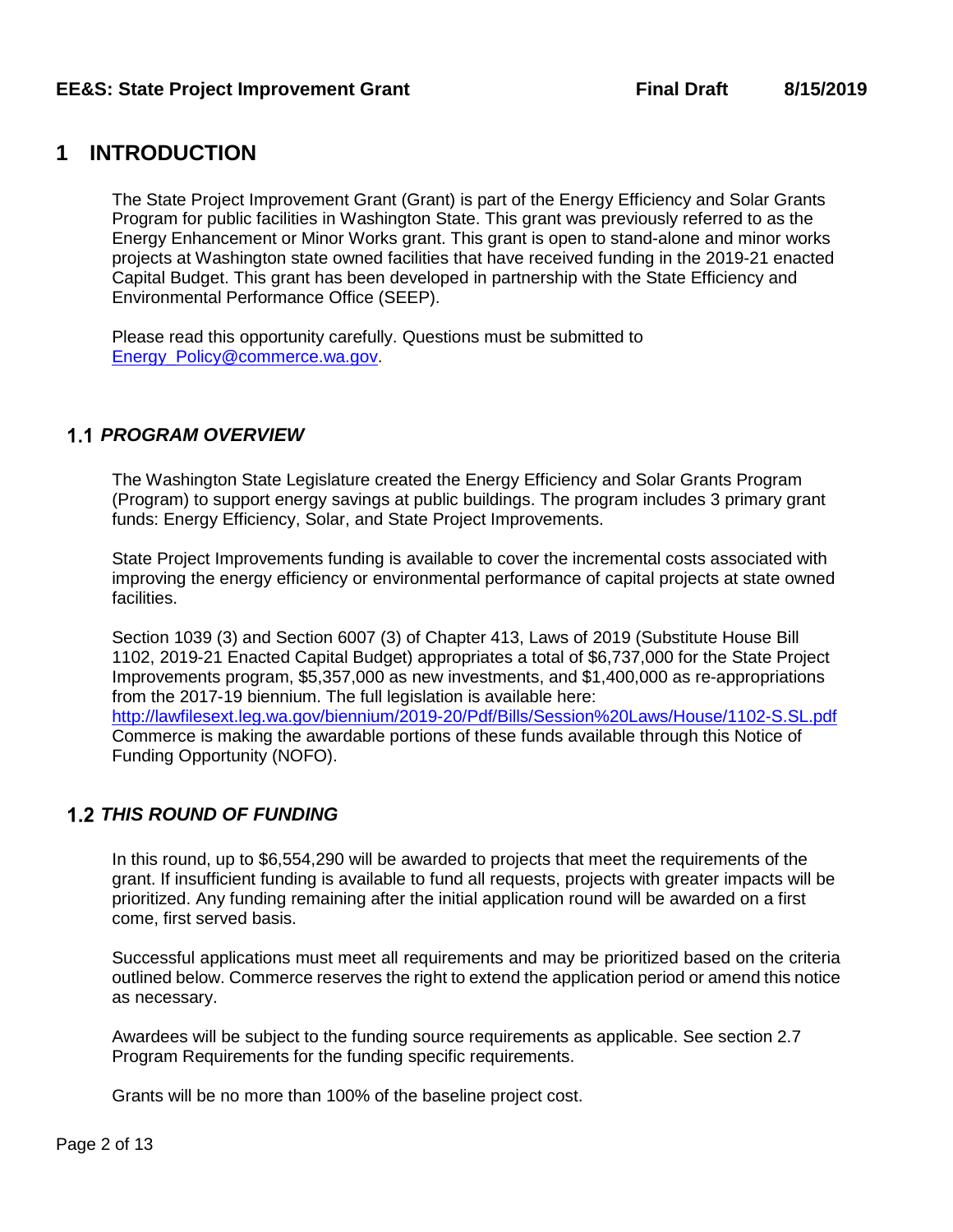Contracts will be performance based, with final payment made upon successful completion of the scope of work. Progress payments for completed milestones can be negotiated during contract development.

## <span id="page-3-1"></span><span id="page-3-0"></span>*MATCH REQUIREMENTS*

No match is required for the grant. The Baseline Project must be fully funded, with funding from the 2019-21 Enacted Capital Budget contributing to the project.

# <span id="page-3-2"></span>**2 GENERAL INFORMATION FOR APPLICANTS**

### <span id="page-3-3"></span>*GRANT MANAGER*

The Grant Manager is the sole point of contact in Commerce for this grant. All communication between the Applicant and Commerce regarding this NOFO, including debriefs, protests, and conflict of interest, must be with the Grant Manager.

Questions regarding the application process must be submitted via email to [Energy\\_Policy@commerce.wa.gov.](mailto:Energy_Policy@commerce.wa.gov) All questions and responses will be published on a "Questions and Answers" (Q&A) document, which will be updated a minimum of monthly on the SPI Website. Commerce will respond to questions received prior to 5:00PM on 11/6/2019 and the final Q&A will be published on 11/8/2019.

Attempting to ask questions or discuss the Program outside of the Questions and Answers process may result in disqualification.

| Grant Manager:         | Dever Haffner-Ratliffe                                                        |  |  |
|------------------------|-------------------------------------------------------------------------------|--|--|
| Mailing Address:       | P.O. Box 42525, Olympia WA 98504-2525                                         |  |  |
| <b>Street Address:</b> | 1011 Plum Street SE, Olympia WA 98504-2525                                    |  |  |
| <b>NOFO</b> Website:   | https://www.commerce.wa.gov/growing-the-economy/energy/energy-efficiency-and- |  |  |
|                        | solar-grants/state-project-improvement-grants/                                |  |  |
| E-Mail Address:        | Energy_Policy@commerce.wa.gov                                                 |  |  |
|                        | Please use the following format in the subject line:                          |  |  |
|                        | "SPI Grant, applicants name, topic"                                           |  |  |

# <span id="page-3-4"></span>*CONFLICT OF INTEREST*

#### ASSOCIATION WITH DEPARTMENT OF COMMERCE EMPLOYEES

The applicant must identify any past or current association, outside of the employee's official duties, with current Department of Commerce employees. This includes any Department of Commerce employees or former employees employed by the firm or on the firms governing board during the past twenty-four months, and any ongoing family, personal, volunteer, or academic relationships with current Commerce employees. Any relevant relationships identified following submission of the original application must be disclosed to Commerce as soon as possible, and no later than within five business days. This disclosure requirement applies to the applicant, as well as first and second tier subcontractors.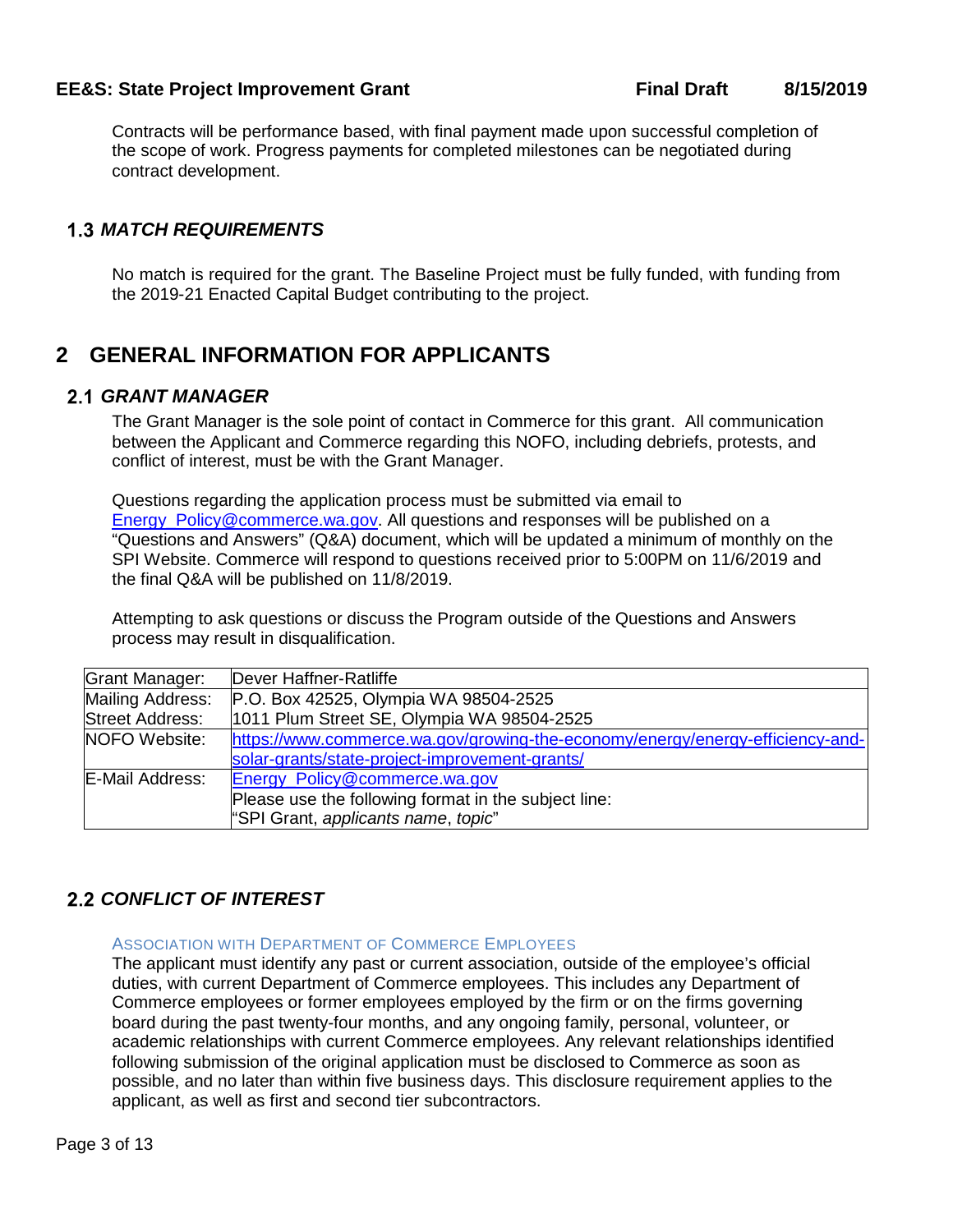If a conflict of interested is identified, Commerce will pursue available alternatives to address the conflict of interest. If the applicant fails to identify and/or disclose a potential conflict of interest or if Commerce determines that the conflict of interest is unable to be addressed, the applicant may be disqualified and the contract terminated with full repayment to Commerce. Commerce reserves its right to pursue all available remedies under the law to address the conflict.

The information in the application regarding former state employees must:

- Identify the individual by name
- The nature of the association (employment, relative, etc.)
- The agency previously or currently employing the individual (if applicable)
- The job title or position held (if applicable)
- The separation date, if any.

<span id="page-4-1"></span><span id="page-4-0"></span>

| <b>DATE</b>       | <b>MILESTONE</b>             | <b>NOTES</b>                                                                      |
|-------------------|------------------------------|-----------------------------------------------------------------------------------|
| 8/26/2019         | Phase 1 Opens                | Commerce begins to accept pre-applications for the Grant                          |
| 9/6/2019          | Phase 1 Applications         | All applications and materials must be received by                                |
|                   | Due                          | Energy Policy@commerce.wa.gov by 4:00 PM PST.                                     |
| 9/25/2019         | <b>Phase 1 Decisions</b>     | Phase 1 applicants will be informed if they are eligible to apply for<br>phase 2. |
| 9/30/2019         | Phase 2 Application<br>Opens | Commerce begins to accept full applications for the Grant                         |
| October $-$ to be | Applicant Webinar            | Applicants can learn about the Grant, the Phase 2 Application,                    |
| announced.        |                              | NOFO, and ask questions via Skype.                                                |
| 11/15/2019        | Phase 2 Applications         | All applications and materials must be received by                                |
|                   | Due                          | Energy_Policy@commerce.wa.gov by 4:00 PM PST.                                     |
| 2/17/2020         | <b>Awards Decided</b>        | Successful and unsuccessful applicants will be notified via email.                |
| 3/5/2020          | <b>Awards Announced</b>      | Commerce will issue a press release and update the website to                     |
|                   |                              | announce the awards publically.                                                   |
| February 2020     | <b>Debriefing Meetings</b>   | Unsuccessful applicants may request a Debriefing to discuss their                 |
|                   |                              | application.                                                                      |
| <b>March 2020</b> | <b>Contract Negotiation</b>  | Successful applicants may begin negotiating their contracts.                      |

### APPLICANT CONFERENCE

Commerce will host an applicant conference via Skype with potential applicants to review the application process and respond to questions. The webinar will be date and information will be announced to all Phase 1 applicants that are eligible to apply for Phase 2. Questions asked during the webinar will be answered live (as time allows) and transcribed to the Questions and Answers publication.

# <span id="page-4-2"></span>**2.4 APPLICATION STEPS**

### **Phase 1 Application:**

**Step 1:** Applicant reviews all Program materials thoroughly.

**Step 2 (Optional):** Applicant may ask questions directly to Commerce. Questions about the application process can be submitted by email to **[Energy\\_Policy@commerce.wa.gov](mailto:Energy_Policy@commerce.wa.gov).** A Questions and Answers (Q&A) page will be posted on the SPI [webpage.](http://www.commerce.wa.gov/Programs/Energy/Office/Pages/Clean-Energy-Funds-2.aspx) Commerce staff may contact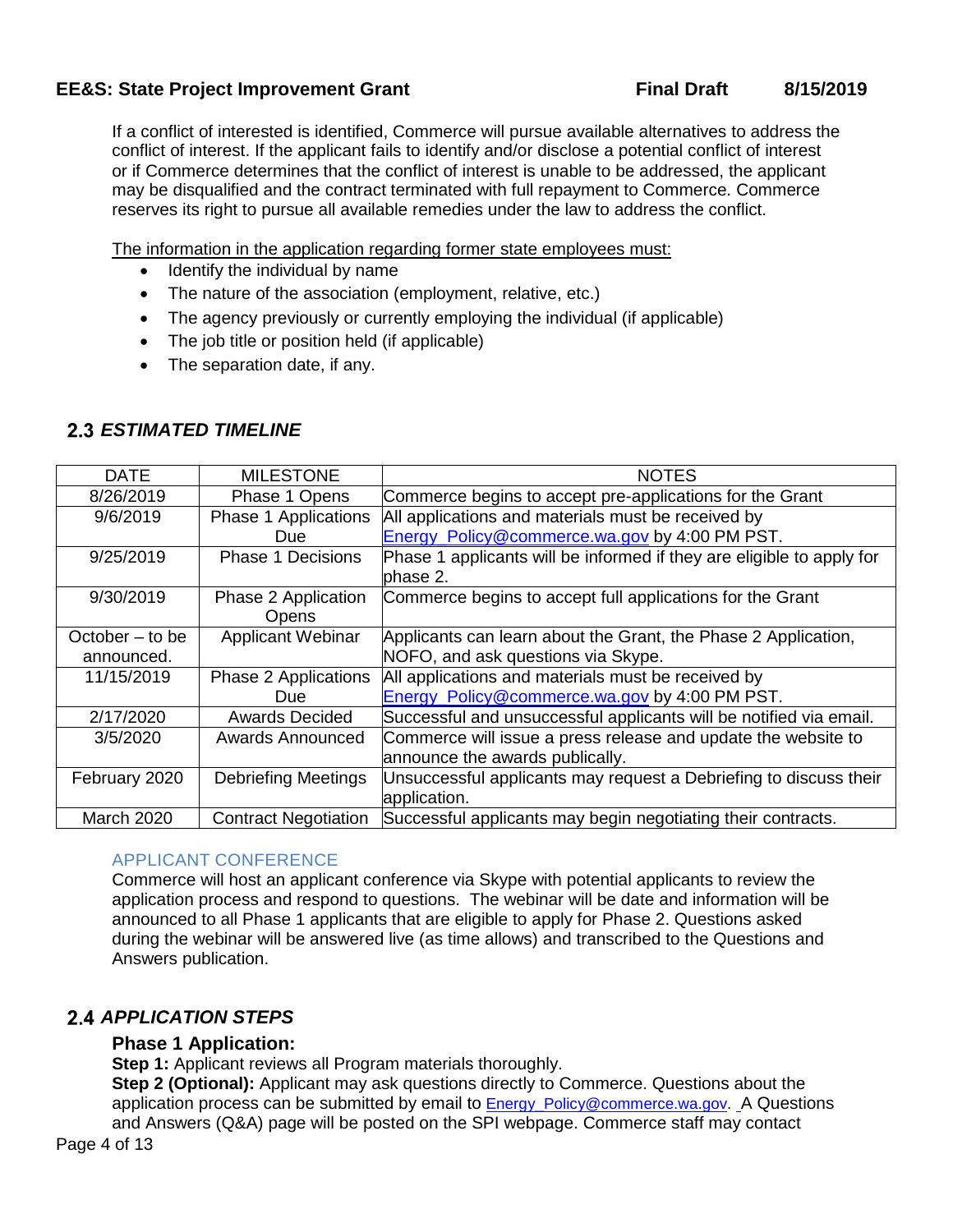applicants to clarify questions prior adding to the Q&A sheet. Discussion or questions regarding a specific application, project or site are not allowed.

**Step 3:** The applicant completes and submits the Pre-Application form per the instructions below, along with all required support documents as cited on the application and available on the webpage. The applicant is responsible for the application being submitted on time, to the specified recipient, complete, and accurate.

**Step 4:** Commerce will acknowledge receipt of the application within one business day. Only contact Commerce to confirm receipt if a confirmation has not been received after one business day.

### **Phase 2 Application:**

**Step 5:** Commerce notifies pre-applicants that are eligible for the program and provides the phase 2 application and instructions.

**Step 6 (Optional):** Applicant participates in or watches the recorded Applicant Conference webinar, which will be recorded and published on the [SPI webpage.](https://www.commerce.wa.gov/growing-the-economy/energy/energy-efficiency-and-solar-grants/state-project-improvement-grants/)

**Step 7 (Optional):** Applicant may ask questions directly to Commerce. Questions about the application process can be submitted by email to Energy Policy@commerce.wa.gov. A Questions and Answers (Q&A) page will be posted on the SPI [webpage.](http://www.commerce.wa.gov/Programs/Energy/Office/Pages/Clean-Energy-Funds-2.aspx) Commerce staff may contact applicants to clarify questions prior adding to the Q&A sheet. Discussion or questions regarding a specific application, project or site are not allowed.

**Step 8:** The applicant completes and submits the Full Application form per the instructions provided, along with all required support documents as cited on the application and available on the webpage. The applicant is responsible for the application being submitted on time, to the specified recipient, complete, and accurate.

**Step 9:** Commerce will acknowledge receipt of the application within one business day. Only contact Commerce to confirm receipt if a confirmation has not been received after one business day.

Additional information and documentation submitted with the application will be reviewed at the discretion of Commerce. Supplemental information or documents not directly requested by Commerce will not be allowed after the application deadline. Commerce reserves the right to request additional information, a project presentation or visit the facility if necessary to evaluate the application.

#### INSTRUCTIONS FOR SUBMITTING

- Phase 1 Applications:
	- Are due by 4:00PM PST on September 6, 2019.
	- Applications must be submitted by email to **[EEandS@commerce.wa.gov.](mailto:energy_policy@commerce.wa.gov)**
	- The email subject line: SPI APP\_Name of Submitting Entity
	- All materials must be submitted as searchable PDFs or Word documents, not scanned or imaged documents
- Phase 2 Applications are due by 4:00PM PST on November 15, 2019. Eligible Phase 2 Applicants will be provided instructions on how to apply.
- All materials must be labeled as instructed in the application materials.
- Commerce will NOT accept applications that are mailed, faxed, or hand delivered to our offices.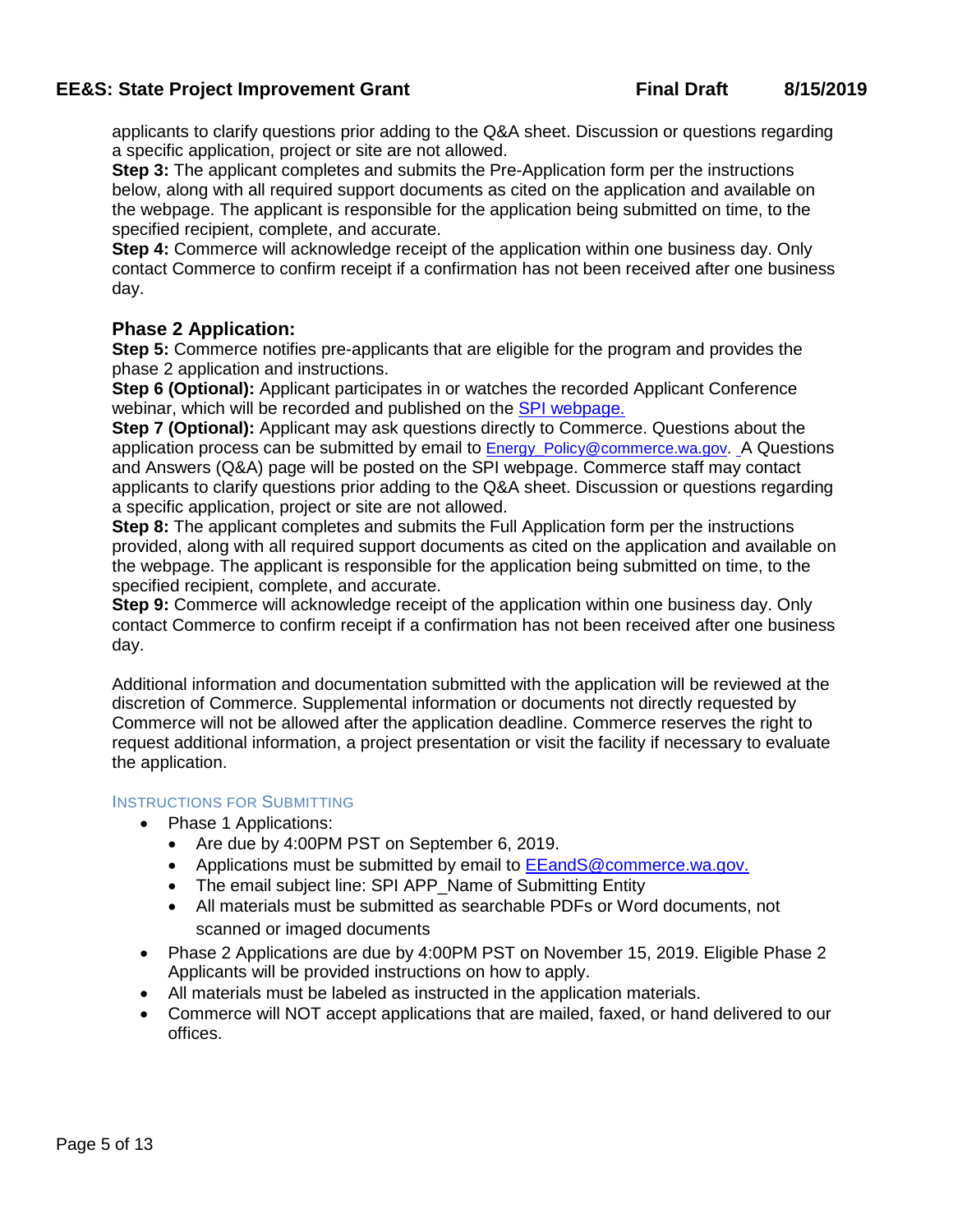### <span id="page-6-1"></span><span id="page-6-0"></span>*MINIMUM REQUIREMENTS*

All of the following requirements must be met during the Step 1 review for an application to be reviewed further. Applicants bear burden of proof for all requirements and criteria.

#### APPLICANT REQUIREMENTS:

- The primary applicant is the Washington State agency or institution that owns the facility with an eligible project.
- The project must have received funding in the 2019-21 enacted Capital Budget.
- Applicants must be in good standing with all applicable federal, state, and local laws and requirements, including with the Department of Commerce.
- Applicants must be responsive to communications from Commerce. Failure to reply by specified deadlines may result in elimination.
- Applicants may submit unlimited qualifying applications.
- Only 1 application may be submitted per baseline project.

#### PROJECT REQUIREMENTS**:**

#### OVERALL PROJECT REQUIREMENTS:

- The project must be located at a Washington state owned facility.
- The project must repair or replace existing building systems including but not limited to:
	- o HVAC
	- o Lighting
	- o Insulation
	- o Windows
	- o Other mechanical systems
- Applicants must apply for available utility incentives

### BASELINE PROJECT (BASELINE)**:**

The baseline project is the minor works or stand-alone project in the 2019-21 Enacted Capital Budget that will take place if no additional funding is received. Baseline projects must:

- Be funded by the capital budget, at least in part.
- Be included in the Capital Budget as a minor works or stand-alone project.
- Be fully funded without any funding needed from this grant.
- Meet applicable building, electrical, and energy code.

#### ALTERNATIVE PROJECT (ALTERNATIVE)**:**

The alternative project is an alternative design, component, or enhanced feature direct relating to the baseline project. Alternative projects must:

- Increase the efficiency performance beyond the baseline project.
- Incur an additional cost beyond the baseline project.
- Be a change to the scope of work included in the baseline project, that results in improved Energy Efficiency
	- o Allowable example: The baseline is to replace an HVAC unit. The alternative is to purchase a more efficient HVAC unit which will cost more and adding HVAC controls.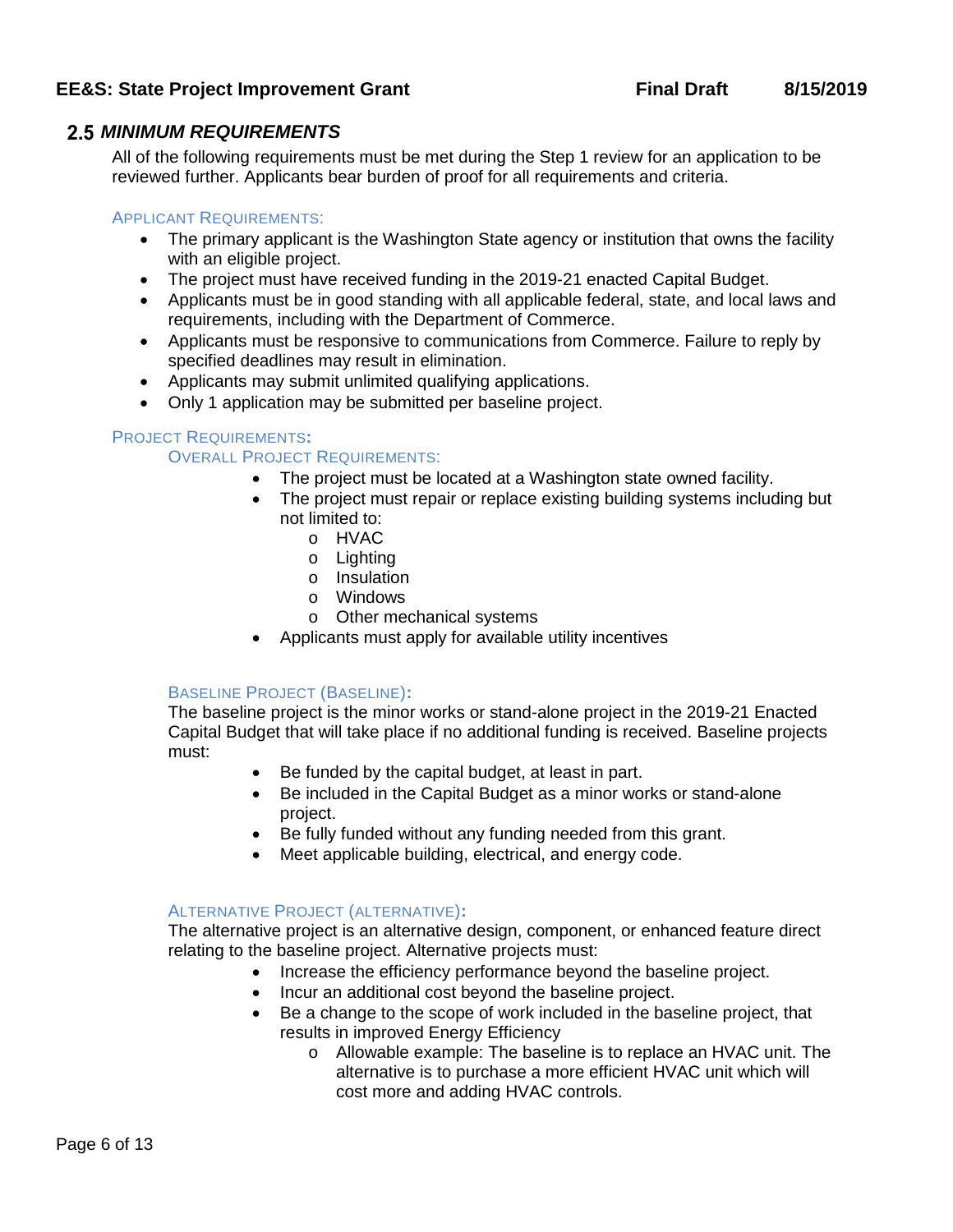o Prohibited example: The baseline is to replace an HVAC unit. The alternative adds replacing the buildings lighting at the same time.

#### APPLICATION REQUIREMENTS:

- No more than 1 site can be listed on an application.
- o Applicants may submit an unlimited number of applications.
- Applications must be submitted through the process determined by Commerce.
- Applications must be received by the due date specified by Commerce.
- All application materials must be submitted in the format required by Commerce.
- Answers and attachments must not exceed the length specified in the NOFO or in the application instructions.
	- o Content that exceeds the length limitations will not be considered.
	- o Example: If an application question has a 50 word limit, and 60 words are submitted, only information up to the 50<sup>th</sup> word will be considered.
	- $\circ$  Example: If an attachment has a maximum length of 2 pages, only the first two pages of content (including images, charts, and any other non-text content) will be considered.
- The application form template cannot be altered no formatting or questions may be changed by the applicant, including but not limited to: deleting the text of the question, reducing the font size.
- Answers provided on the application form must be submitted in 12 point, single space Arial font.
- All attachments must be submitted in 12 point, single space Arial font. Page Margins must not be narrower than ½ inch on all sides. Page counts assume single sided documents on standard, letter size pages.
- Phase 1 Applications must include:
	- o All materials and information listed in the application instructions
	- o A complete and accurate application
- Phase 2 Applications must include:
	- *Note:* Commerce will provide eligible Phase 2 applicants with a list of required application materials, including links to or copies of the required forms. Commerce reserves the right to provide different instructions and requirements for each applicant, depending on the scope of the project.
	- o All materials and information listed in the application instructions
	- o A complete and accurate application
	- o A completed and signed Certification of Organization Official
	- o A complete and accurate Office of Financial Management Life Cycle Cost Tool
	- o Sufficient information to verify that the baseline and alternative efficiency and environmental performance calculations are accurate.

## <span id="page-7-0"></span>*PROGRAM REQUIREMENTS*

The following requirements will apply to successful applicants who are awarded funds. In all cases, the most restrictive requirements apply.

#### SUCCESSFUL APPLICANTS:

- Must complete a Risk Assessment Survey provided by Commerce.
- Must maintain good standing with all applicable federal, state, local, and utility laws and requirements, including Commerce.
- Will maintain responsibility for the project for the duration of the contract.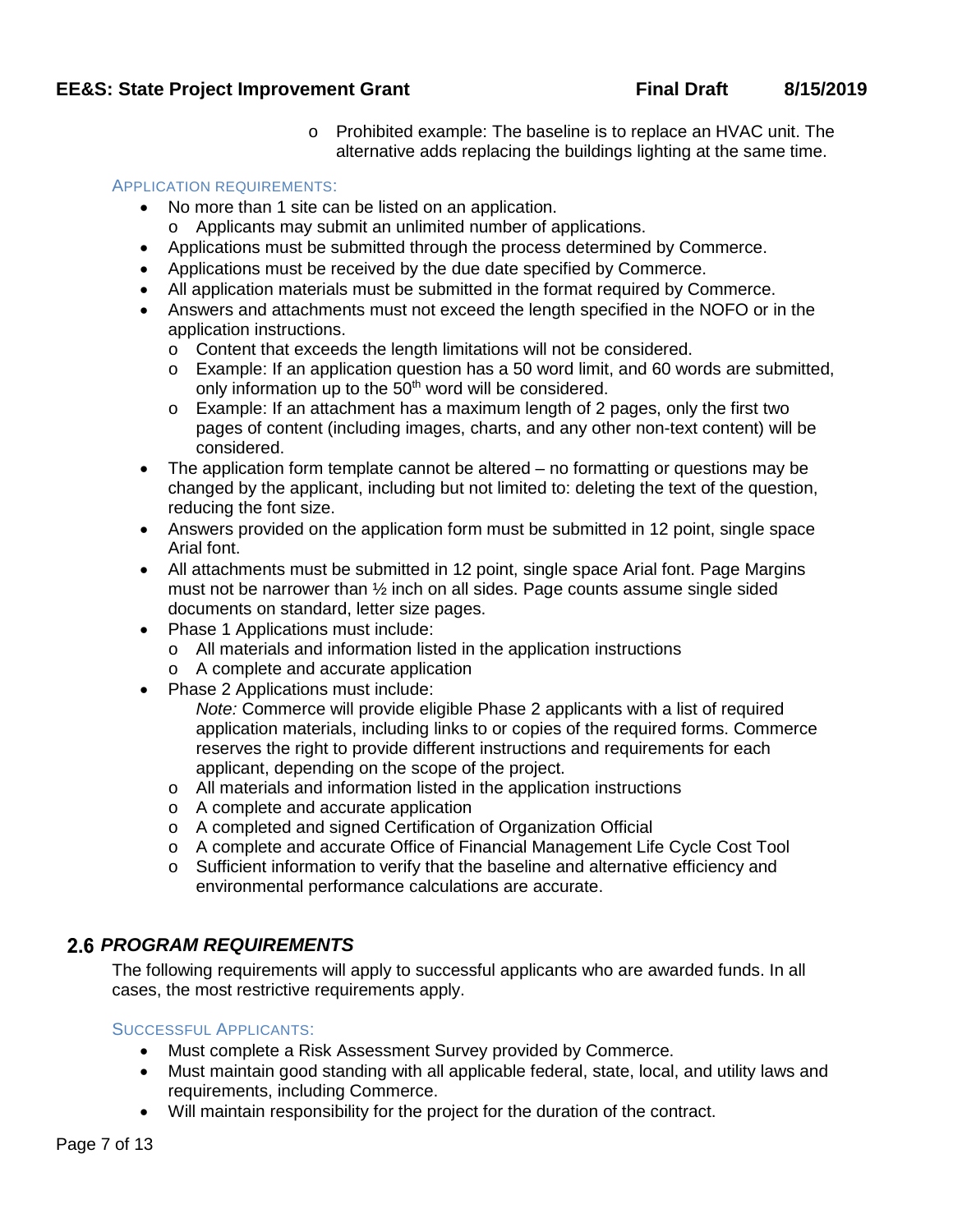- Is responsible for the compliance with the contract for the duration of the performance period.
- Must provide a certification of and maintain commercial liability and property insurance for the performance period of the contract.
- Must follow all state procurement requirements that apply.
- Bear the responsibility in ensuring understanding and compliance, with all utility, local, state, and federal requirements.
- Must comply with contract, audit, and monitoring requirements, including scheduled site visits.
- Utilize the online invoicing process for reimbursement.
- Are responsible for all costs incurred prior to the execution of a contract and not have the expectation for reimbursement of those costs.
- Must comply with and ensuring that all Contractors, Consultants, and Partners comply with:
	- o All applicable federal, state, local, and utility laws and requirements, including the requirements of this contract.
	- o The applicable requirements of this Program and any resulting contract.
- Must ensure that all Contractors, Consultants, and Partners:
	- o Are responsible and qualified bidders.
	- o Are eligible to bid on public works projects (not debarred).
	- $\circ$  Are in and maintain good standing with all applicable federal, state, local, and utility laws and requirements, including Commerce.
- The applicant bears the responsibility of ensuring all subcontractors and consultants understand and comply with all requirements.
- Must accurately and honestly represent the project within the application. Commerce reserves the right to revoke awards or terminate contracts inclusive of recuperating funding for projects that were misrepresented or fail to implement the project proposed during application.

### PROJECT REQUIREMENTS:

- Project construction and operation must comply with applicable federal, state, local, and utility laws and requirements.
- Project construction and operation must comply with State Cultural and Historic Resource requirements and Tribal consultation as required by [Governor's Executive](https://dahp.wa.gov/project-review/governors-executive-order-05-05)  [Order 05-05.](https://dahp.wa.gov/project-review/governors-executive-order-05-05)
- Must have an anticipated lifespan of 13+ years.
- Must be completed within 24 months of execution of the grant agreement, exceptions may be negotiated on a case-by-case basis.
- All entities involved must comply with [Washington State Prevailing Wage](http://www.lni.wa.gov/TradesLicensing/PrevWage/WageRates/) on the source of funding.
- Comply with [Washington State Environmental Policy Act \(SEPA\)](https://ecology.wa.gov/regulations-permits/SEPA-environmental-review).
- Align with the goals of Executive Order 18-01 (for state agencies named in the EO), improve energy efficiency of the project facility, and contribute to GHG reductions in accordance with RCW 70.235.

### REPORTING REQUIREMENTS:

- Report on all pass-through funding using the provided reportable expense template under the [Governor's Diverse Spend Initiative.](https://omwbe.wa.gov/state-supplier-diversity-reporting)
- Recipients of funding must report to Commerce no less than quarterly regarding progress of the funded project, project outcomes upon completion of the project, budget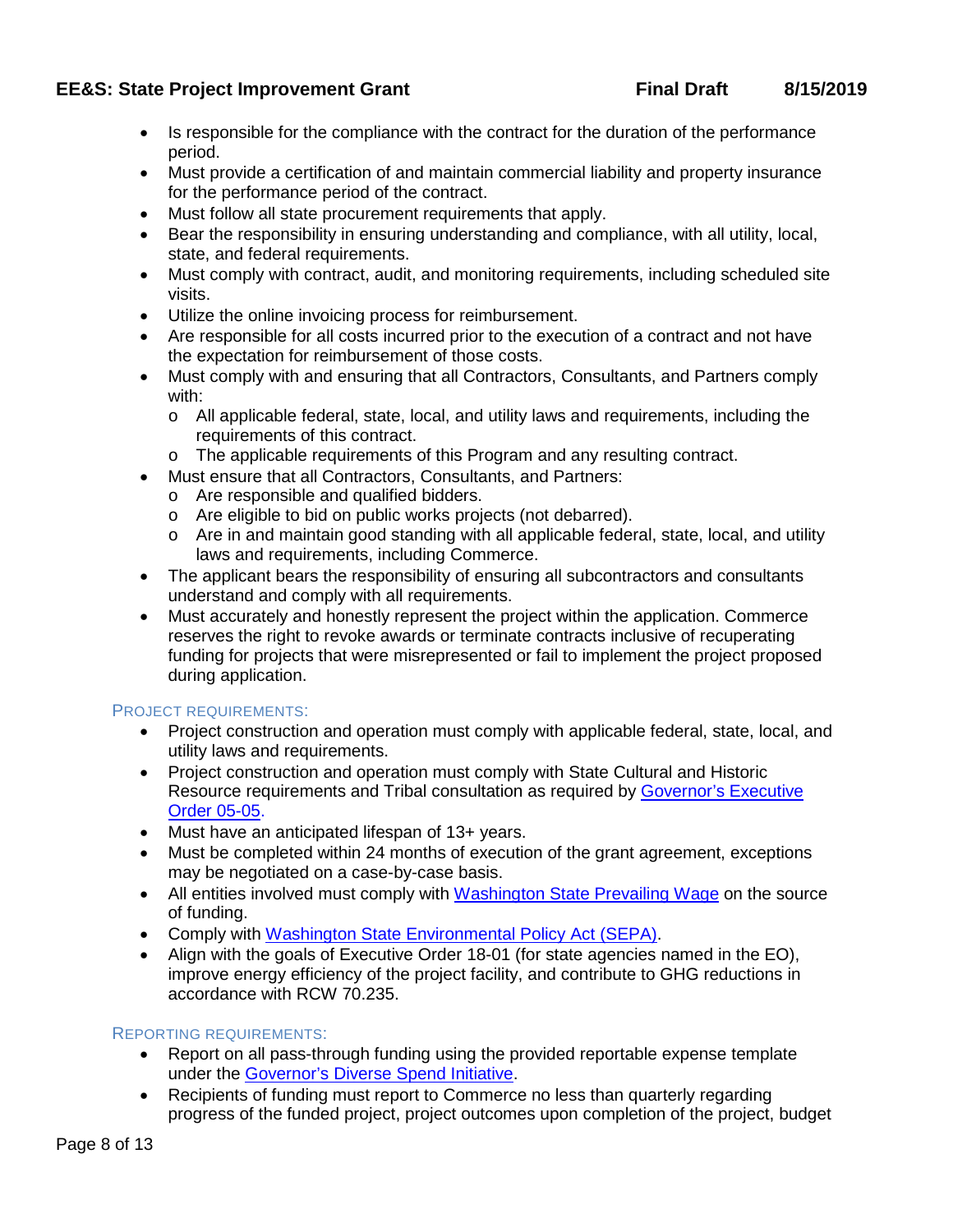projections, and other information upon request by Commerce. Upon project completion, a final summary of the project is required.

#### FUNDING REQUIREMENTS:

- Funding awarded through this Program cannot supplant or displace any funding designated for the baseline project.
- If the total value of incentives and rebates exceeds the cost of the baseline project, Commerce will use the total incentives and rebates to calculate the gap in funding. This method ensures that Commerce does not overfund the project.

## <span id="page-9-0"></span>**2.7 ACCEPTABLE SCOPE OF WORK**

The primary purpose of these projects must be to increase the energy efficiency or environmental performance of the baseline project. The method of increase must include the purchase of a capital asset that operates for a minimum of 13 years. Reasonable costs that are necessary to purchase, install, or operate the asset or that are necessary to complete the activities required through this Grant may be included, subject to Commerce approval. The scope of work will be performance or milestone based. This program will not issue a time and materials contract. Further, entities receiving funding are required to meet the most restrictive of local, state, and federal requirements.

## <span id="page-9-1"></span>*PROPRIETARY INFORMATION/PUBLIC DISCLOSURE*

The applicant acknowledges that Commerce is subject to the Public Records Act and that communications, the application, and any future contract is a public record as defined in Chapter 42.56 RCW. Any specific information claimed by the applicant to be Proprietary Information must be clearly identified as such by the applicant. "Proprietary Information" means information owned by the applicant to which the applicant claims a protectable interest under law. Proprietary Information includes, but is not limited to, information protected by copyright, patent, trademark, or trade secret laws.

To the extent consistent with Chapter 42.56 RCW, Commerce will maintain the confidentiality of all such information marked Proprietary Information. If a public disclosure request is made to view the applicant's Proprietary Information, Commerce will notify the applicant of the request and of the date that such records will be released to the requester unless the applicant obtains a court order from a court of competent jurisdiction enjoining that disclosure. If the applicant fails to obtain the court order enjoining disclosure, Commerce will release the requested information on the date specified.

## <span id="page-9-2"></span>*REVISIONS TO THE NOFO*

In the event it becomes necessary to revise any part of this NOFO, an addendum will be posted on the [SPI website.](https://www.commerce.wa.gov/growing-the-economy/energy/energy-efficiency-and-solar-grants/state-project-improvement-grants/)

Commerce also reserves the right to cancel or to reissue the NOFO, completely or in part, prior to execution of a contract.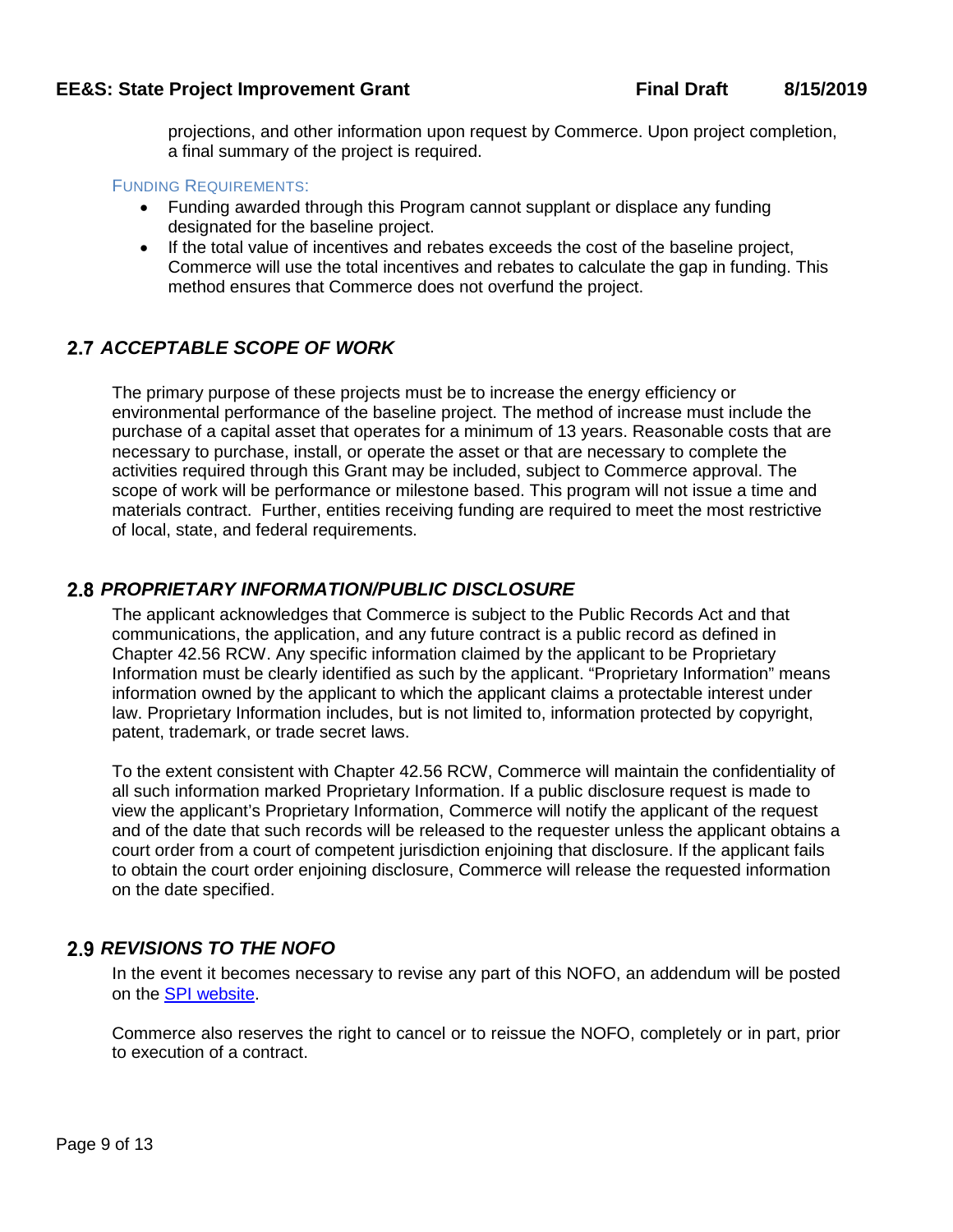### <span id="page-10-0"></span>2.10 DISCLAIMER

Commerce will not be liable for any costs incurred by the Applicant in preparation of a proposal submitted in response to this NOFO, in conduct of a presentation, or any other activities related to responding to this NOFO.

This solicitation does not commit Commerce to award any funds, pay any costs incurred in preparing an application, or procure or contract for services or supplies. Only responses meeting all Mandatory Eligibility Criteria will be approved for further evaluation in the Phase Two Full Application. Commerce reserves the right to determine at its sole discretion whether the proposer's response to Mandatory Eligibility Criteria in the Phase One Pre Application review is sufficient to pass. Commerce reserves the right to modify award amount from that requested, negotiate with qualified applicants, cancel or reissue at any time without obligation or liability, or change the application guidelines for subsequent funding rounds. If there are changes to the proposed award notification schedule, applicants will be notified via email.

Grant and application guidelines, NOFO documents, as well as required documentation for applicant download, will be posted electronically using Commerce's SPI [website](https://www.commerce.wa.gov/growing-the-economy/energy/energy-efficiency-and-solar-grants/state-project-improvement-grants/). Any amendments and addenda to the documents will be posted on the same site.

This solicitation will be distributed electronically to subscribers for Energy [email updates](https://public.govdelivery.com/accounts/WADOC/subscriber/new?pop=t) and by posting on Commerce's SPI [website](https://www.commerce.wa.gov/growing-the-economy/energy/energy-efficiency-and-solar-grants/state-project-improvement-grants/). Applicants are responsible for checking the website for updates, amendments, and addenda. Commerce accepts no liability and will provide no accommodation for applicants who submit an application based on out-of-date solicitation documents.

# <span id="page-10-1"></span>*NO OBLIGATION TO CONTRACT*

This NOFO does not obligate the state of Washington or Commerce to contract for services specified herein.

## <span id="page-10-2"></span>*COMMITMENT OF FUNDS*

The Director of Commerce, or the Director's Designee, is the only individual who may legally commit Commerce to the expenditures of funds for a contract resulting from this NOFO. No cost chargeable to the proposed contract may be incurred before receipt of a fully executed contract.

# <span id="page-10-3"></span>**3 APPLICATION EVALUATION**

## <span id="page-10-4"></span>*EVALUATION PROCEDURE*

### **Phase 1:**

**Step 1:** Commerce and the Office of Financial Management will review the pre-applications for compliance with the process, completeness, and minimum qualifications. Applications that do not follow the process, are incomplete, or do not meet the minimum qualifications may be disqualified at any time. Applications that are disqualified will not be reviewed or evaluated further. Applications which are not disqualified will be invited to submit a full application. Commerce may request the Phase 1 application be submitted as multiple Phase 2 applications.

### **Phase 2:**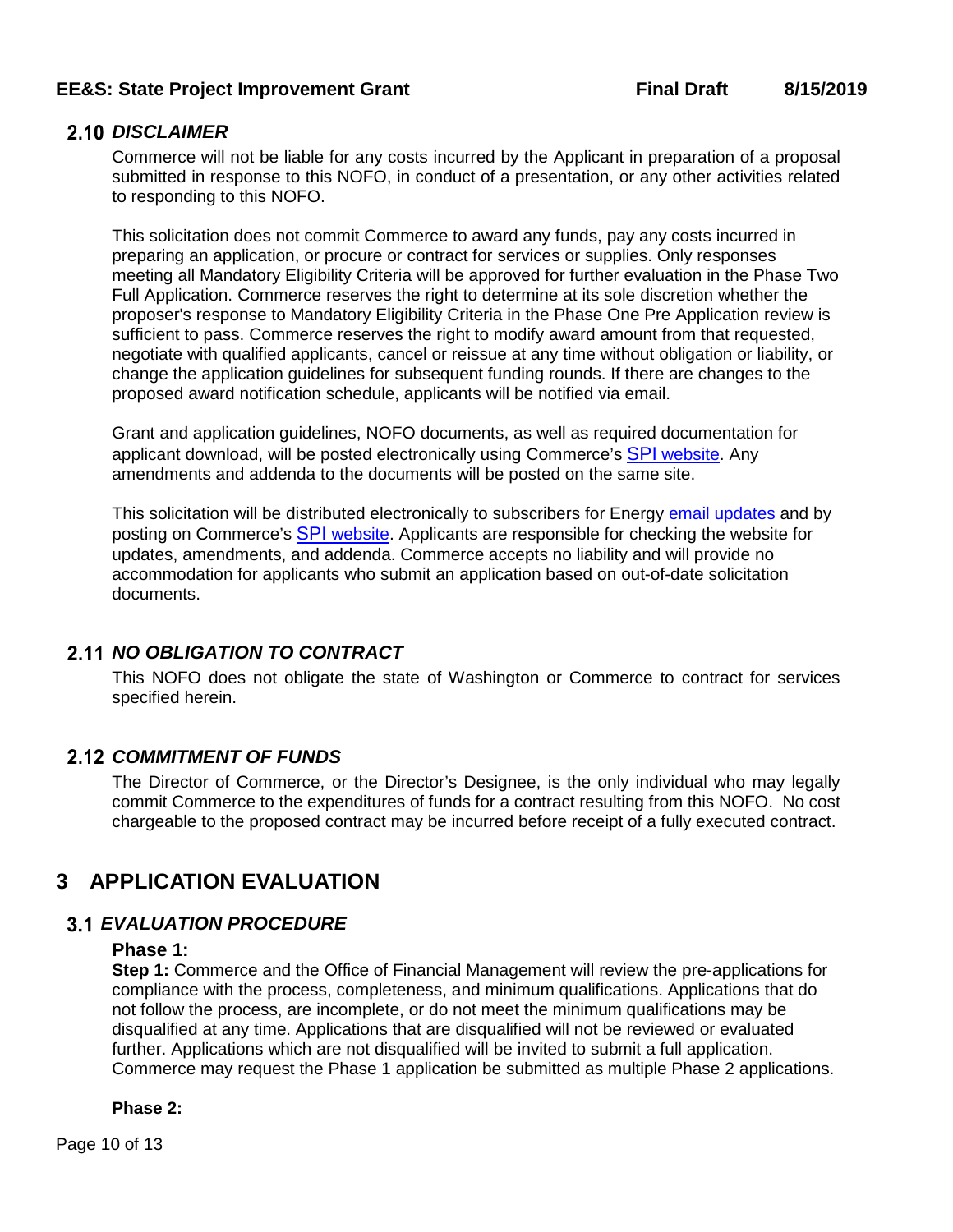**Step 2:** Commerce will review the full applications for compliance with the process, completeness, and minimum qualifications. Applications that do not follow the process, are incomplete, or do not meet the minimum qualifications may be disqualified at any time. Applications that are disqualified will not be reviewed or evaluated further.

**Step 2:** Commerce reserves the right to have the applications reviewed by technical experts for accuracy of assumptions and calculations. If technical review occurs:

- Calculations determined to be incorrect and benefitting the applicant will be overridden with the technical review calculations.
- Applications which fail to meet the requirements or provide sufficient data for technical review will be disqualified.

**Step 3:** If insufficient funding is available for all eligible projects, Commerce reserves the right to prioritize funding. Using the LCCT projects that deliver the greatest reduction in carbon emissions per funding request will prioritized higher.

**Step 4:** The Office of Financial Management will review and approve the projects recommended for funding.

**Step 4:** Notification of grant awards, along with notification of unsuccessful proposals, will be emailed to the applicant point of contact.

**Step 5:** Successful applicants will enter into contract negotiations.

Commerce reserves the right to consider, in its sole discretion, fair and equitable geographical distribution, the applicant's access to other sources of funds necessary to complete the project, and the applicant's past performance on Commerce contracts when making final awards. Commerce reserves the right to offer modified grant amounts based on application demand levels, scoring, and funding analysis.

## <span id="page-11-0"></span>*EVALUATION AND PRIORITIZATION*

The goals of increasing efficiency and environmental performance will be calculated using the Life Cycle Cost Tool (LCCT) as follows:

 Efficiency performance will be measured by the Net Present Savings calculation. Environmental performance will be measured by % of C02 reduction vs. baseline calculation.

Alternative projects must have a verifiable positive Net Present Savings on the LCCT to qualify.

If insufficient funding is available for all eligible projects, Commerce reserves the right to prioritize funding projects with the greatest improvements in environmental performance: Using the LCCT, projects that deliver the greatest reduction in carbon emissions compared to the baseline project will be prioritized higher.

## <span id="page-11-1"></span>*REJECTION OF APPLICATION*

Commerce reserves the right at its sole discretion to reject any and all applications received without penalty and not to issue a contract as a result of this NOFO. Failure to follow the documented instructions is grounds for rejection.

# <span id="page-11-2"></span>*DEBRIEFING OF UNSUCCESSFUL PROPOSERS*

Upon request, a debriefing conference will be scheduled with an unsuccessful applicant. The request for a debriefing conference must be received by the Grant Manager within five (5) business days after the Notification of Unsuccessful Application letter is e-mailed to the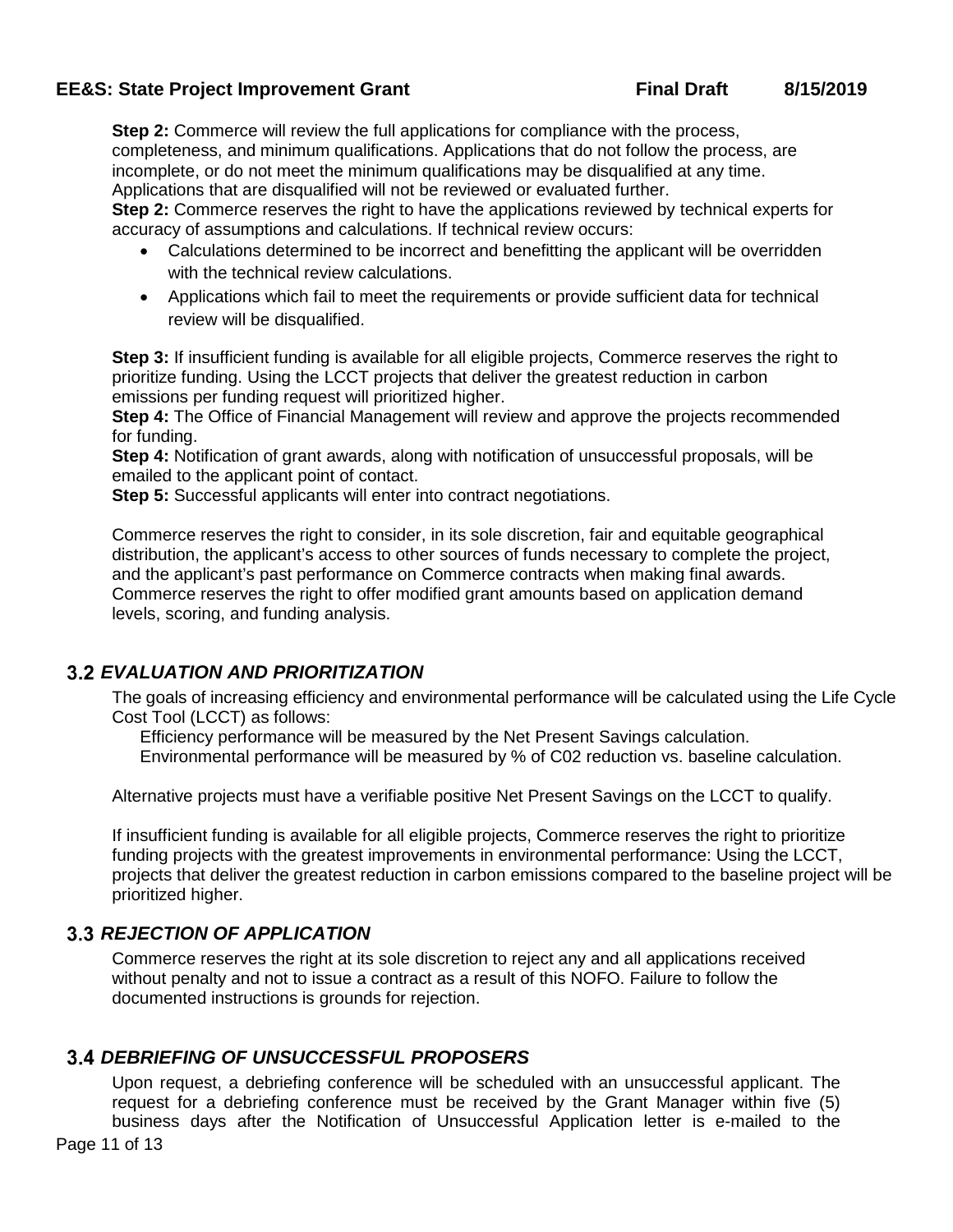Consultant. The debriefing must be held within five (5) business days of the request, unless an extension is granted by Commerce in its sole discretion.

Discussion will be limited to a critique of the requesting applicant's proposal. Comparisons between proposals or evaluations of the other proposals will not be allowed. Debriefing conferences may be conducted in person or on the telephone and will be scheduled for a maximum of 30 minutes.

## <span id="page-12-0"></span>*PROTEST PROCEDURE*

This procedure is available to applicants who submitted a response to this solicitation document and who have participated in a debriefing conference. Upon completing the debriefing conference, the applicant is allowed five (5) business days to file a protest of the acquisition with the Grant Management. Protests may be submitted by email, but should be followed by the original document.

Applicants protesting this procurement shall follow the procedures described below. Protests that do not follow these procedures shall not be considered. This protest procedure constitutes the sole administrative remedy available to Applicant under this procurement.

All protests must be in writing and signed by the protesting party or an authorized Agent. The protest must state the grounds for the protest with specific facts and complete statements of the action(s) being protested. A description of the relief or corrective action being requested should also be included. All protests shall be addressed to the Grant Manager.

Only protests stipulating an issue of fact concerning the following subjects shall be considered:

- A matter of bias, discrimination or conflict of interest on the part of the evaluator(s)
- Errors in computing the score
- Non-compliance with procedures described in the procurement document or Commerce policy

Protests not based on procedural matters will not be considered. Protests will be rejected as without merit if they address issues such as: 1) An evaluator's professional judgment on the quality of a proposal, or 2) Commerce's assessment of its own and/or other agencies' needs or requirements.

Upon receipt of a protest, a protest review will be held by the Commerce. The Commerce Director or an employee delegated by the Director who was not involved in the procurement evaluation or award process, will consider the record and all available facts and issue a decision within ten (10) business days of receipt of the protest. If additional time is required, the protesting party will be notified of the delay.

In the event a protest may affect the interest of another Consultant that submitted a proposal, such Consultant will be given an opportunity to submit its views and any relevant information on the protest to the Grant Manager.

The final determination of the protest shall:

- Find the protest lacking in merit and uphold Commerce's action.
- Find only technical or harmless errors in Commerce's decisions and determine Commerce to be in substantial compliance and reject the protest.